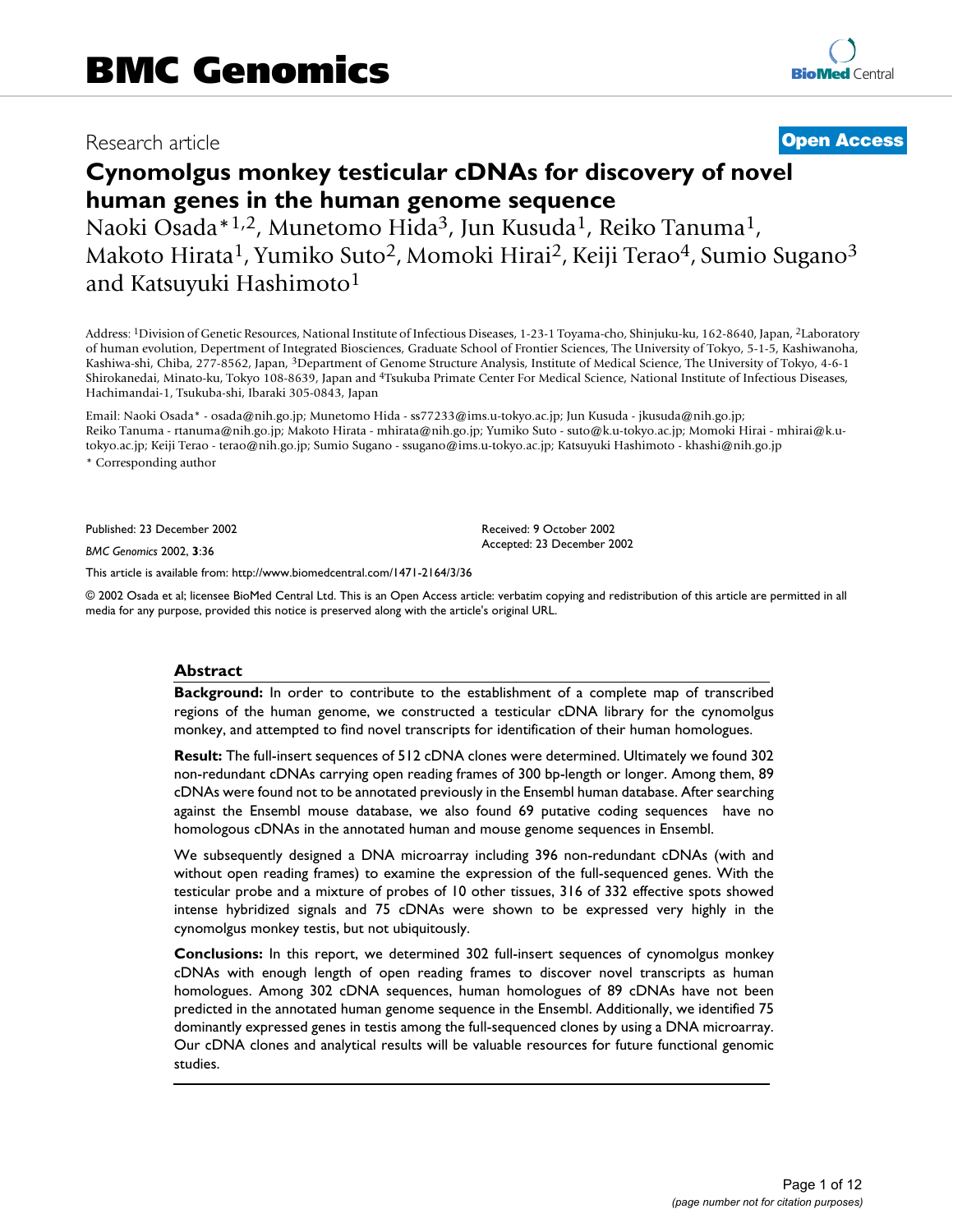# **Background**

Progress in genome biology has revealed the complete genome sequences of many non-mammalian species, such as yeast, nematodes, and the fruit fly. In addition, the much larger and more complicated genome sequences of the mouse and the human will soon be made completely available. However, decoding the genome sequences, especially the human sequence will be a long process. In order to achieve a comprehensive understanding of how an organism is established by its genome sequence, we must identify the structure, function, and interaction of as many genes as possible. First, we should accumulate and compile many types of evidence from computational and empirical data. The immediate challenge is establishing a complete map of transcribed regions in the human genome. Current comprehensive studies predicting proteincoding genes from the human genome [\[1,](#page-10-0)2] mainly employ three sources of information: empirical evidence provided by expressed sequence tags (ESTs) and cDNAs, nucleotide and protein sequence similarity to those of known genes, and statistical probability calculated by computer algorithms (*ab initio* prediction). All of these sources more or less lead to false-positive or false-negative types of errors. EST and cDNA sequences usually contain sequences that are not actually transcribed *in vivo*, i.e. artifacts arising from splicing intermediates, genomic DNA contamination, and transcription from nongenic regions [3,4]. Moreover, rarely expressed genes that may represent only a small portion of all transcripts cannot be easily represented in cDNA libraries. Predictions based on nucleotide and protein sequence similarities to those of other gene families and organisms might misassign pseudo genes, and cannot identify evolutionarily diverged genes that have no sequence similarity to known genes. *Ab initio* prediction works well for some organisms, such as yeast, nematodes, and the fruit fly. However, the human genome makes *ab initio* prediction of protein-coding genes difficult because it generally consists of small exons separated by long introns. Ultimately, in order to make a complete catalog of human genes, it will be necessary to gather undiscovered evidence from experiments and discard spurious evidence.

Our strategy for finding novel genes is to perform cDNA analysis using an organism closely related to humans, the cynomolgus monkey (*Macaca fascicularis*). In previous studies, we accumulated a number of 5'-end sequences of many clones derived from the oligo-capped cDNA libraries of the brain with high mRNA complexity, and determined approximately 1,500 full insert sequences of the clones whose 5'-end sequences showed no significant similarity to sequences in the public databases [5,6]. This method allowed us to identify many novel transcripts in the human genome sequence. Using fresh cynomolgus monkey tissues makes it possible to isolate rarely expressed genes, because mRNAs are so fragile that considerable portions of them degenerate during the usual construction of a cDNA library for humans. As an advantage of using cynomolgus monkey, evolutionary inspection can also provide information on gene function. If there are genes that evolved rapidly after the divergence of humans and cynomolgus monkeys, the function of the proteins and parts of the proteins might be important for human evolution. Moreover, biomedical interest in nonhuman primate genomes has been increased rapidly [7], especially in macaques, which also have been a material as transgenic primates [8], and thus genomic analysis of macaques will be important after the completion of human genome sequencing. In this study, we analyzed the cDNA library of the cynomolgus monkey testis. Analysis of testicular cDNA libraries has high potential for finding novel genes [9,10], because the testis is an organ in which transcripts have high complexity and where important biological processes, such as cell differentiation and meiosis, occur. The genes expressed in the testis are also important for medical, evolutionary, and developmental research. It is ironic that one of the most attractive tissues for biology expresses a number of undiscovered genes. We anticipated that analysis of the testicular cDNA library would lead to the discovery of novel genes that would facilitate post-genomic studies to attempt to unravel the complex genomes of higher organisms. Further, we conducted an expression analysis of our full-sequenced cD-NAs with cDNA microarray. DNA microarrays are a versatile tool for evaluating gene expression and sequence variation [11]. We used a cDNA microarray, to determine whether our putative genes were actually transcribed in cynomolgus monkey tissues and whether they were expressed dominantly in the cynomolgus monkey testis.

# **Results**

We constructed the cDNA library derived from the cynomolgus monkey testis (library name: QtsA) by the oligo-capping method. The 5'-ends of 10,426 clones isolated from the library were sequenced and yielded 5,381 clusters of sequences (the redundancy rate was 1.94). To classify these cynomolgus monkey cDNAs and find their human homologues, we performed the BLAST search [12] to human RefSeq databases [13]. The 5'-end sequences of 6151 clones were found to have high similarity to 2321 human RefSeq genes with a cut-off value of e-60. The results showed that most of frequently occurring genes in cDNA library, QtsA were those specifically expressed in testis and sperm. Breakdown of the numerically represented genes is shown in Table [1.](#page-2-0) The clones whose 5'-end sequences had no homologies to the sequences in the nr and EST databases in the Genbank and had the possibility of being a certain length of ORF were subjected to full-insert sequencing. The entire sequences of 512 clones were determined as a result, but the total number of non-re-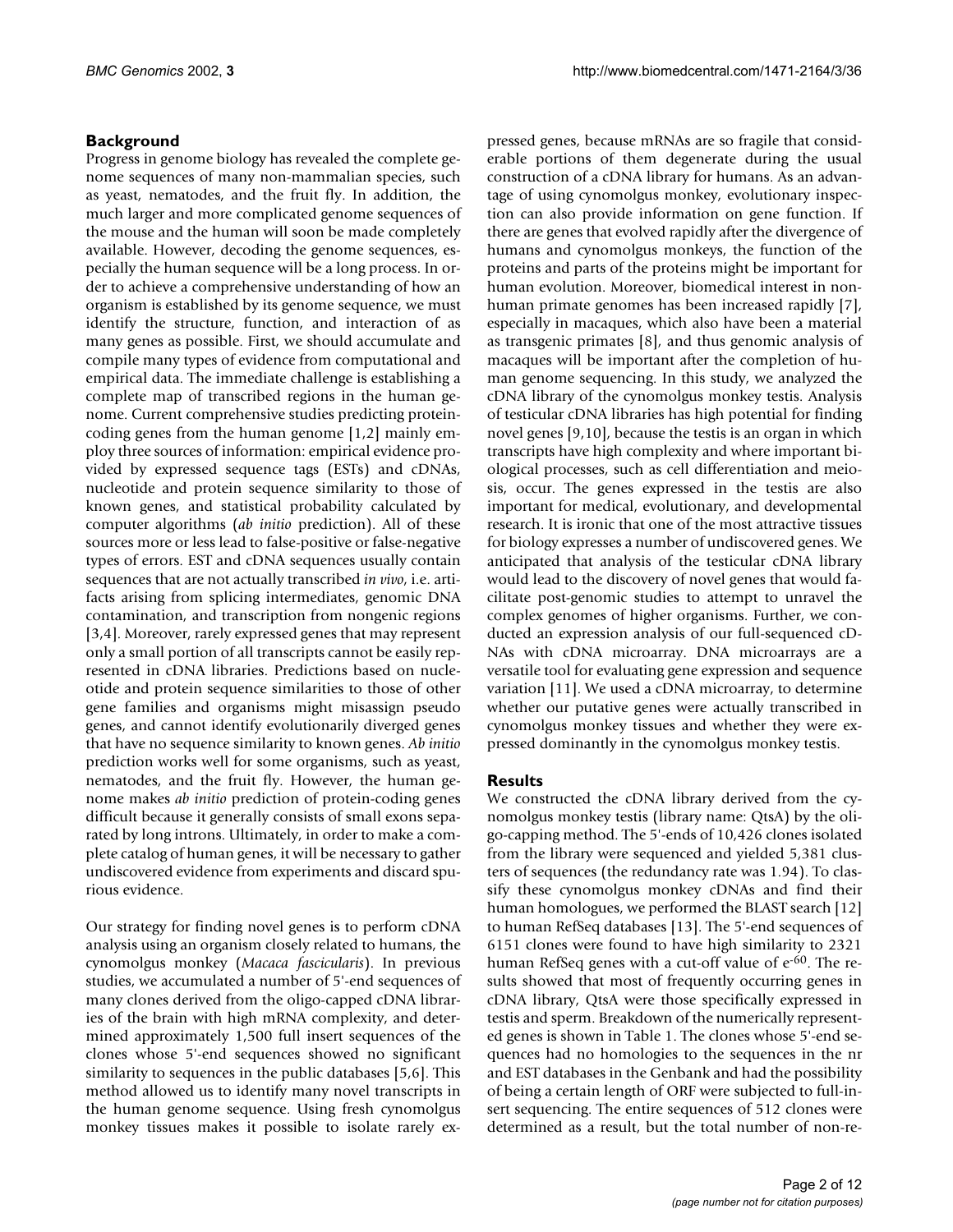| Accession | No. of clones | Gene name (Gene symbol)                                      |
|-----------|---------------|--------------------------------------------------------------|
| NM 002762 | 318           | Protamine 2 (PRM2)                                           |
| NM 004645 | 2             | Coilin (COIL)                                                |
| NM 004362 | 108           | Calmegin (CLGN)                                              |
| NM 005425 | 105           | Transition protein 2 (TNP2)                                  |
| NM 004396 | 95            | DEAD/H box polypeptide 5 (DDX5)                              |
| NM 017769 | 83            | Hypothetical protein FL[20333 (FL[20333)                     |
| NM 030941 | 80            | Exonuclease NEF-sp (LOC81691)                                |
| NM 001402 | 77            | Eukaryotic translation elongation factor 1 alpha<br>(EEFIAI) |
| NM 021009 | 76            | Ubiquitin C (UBC)                                            |
| NM 004724 | 63            | ZW10 (Drosohplila) homolog (ZW10)                            |

<span id="page-2-0"></span>

dundant transcripts was smaller because we could not completely exclude the 5'-truncated clones of the same transcripts at the stage of 5'-end sequences. Further, we might obtain some alternatively spliced transcripts from the same gene. In such cases, we used the longest transcripts in this study. Ultimately, we obtained a total of 394 non-redundant full insert cDNA sequences (Figure 1). After masking the common repetitive elements in the Repbase Update database [14], we assigned all cDNA sequences to the human genome draft sequence by using the BLAST program. With 85% or greater sequence identity and 50% or greater overlap of cDNA sequence length as criteria, 12 clones were deduced to be chimeric because they could be divided into two regions, of which DNA sequences showed homology to sequences of different human chromosomes. Sequences of 317 cDNAs had only one homologous region in the human genome sequences, while 18 cDNA sequences had homology to more than two human chromosomal regions. The remaining 47 had no homologous sequences in the human genome based on the above criteria. The average nucleotide length of all full-sequenced clones was 2016 bp. Of the 382 non-chimeric sequences, 302 carried a putative CDS (coding sequence) longer than or equal to 300 bp. In order to determine how many human homologues of our full-sequenced cDNAs have been annotated from the human genome sequences, a search was made for 302 putative CDSs to the Ensembl human database (Release 5.28.1) [15], which comprised 29,076 putative transcribed sequences classified as 'known' and 'novel' genes (BLAST cut-off value was  $e^{-60}$ , and the coverage was  $\geq 50\%$  of each putative CDS length). Genes classified as 'known' in Ensembl are more reliable and have valid cDNA and/or evolutionary evidence, whereas 'novel' genes lack credible sources of expression and are sometimes supported by only *ab initio* methods and ESTs. As a result, 124 and 89 putative CDSs had human homologous sequences in the known category and novel category, respectively. The other 89 putative CDS had no homologous sequences in Emsembl human database based on these criteria. We also searched 302 cDNA sequences against the Ensembl mouse database (Release 7.3b.2), in which 28,097 putative transcribed sequences were annotated, (cut-off: e-30, coverage:  $\geq 50\%$  of ORF length), resulting that 74 and 67 cDNAs had homologous mouse sequences predicted as Ensembl 'known' and 'novel' genes, respectively. Finally, 69 putative CDSs have no homologous sequences in the annotated mammalian genome sequences in Ensembl. The putative functions of 302 hypothetical proteins were predicted by searching against the InterPro database [16]. A list of their name and other information on the 302 cD-NAs is provided in the supplementary table (additional file 1). We then constructed the putative human transcribed sequences corresponding to the 302 cynomolgus monkey cDNA sequences carrying enough length of ORFs by using the human genome draft sequences (see Materials and methods). The result showed that 117 putative human transcribed sequences, including 55 'known' and 48 'novel' genes in Ensembl had almost identical genomic structure to those of cynomolgus monkeys. We tested how many exons of 48 'novel' and 12 'unidentified' putative transcribed sequences can be predicted by the *ab initio* program, GENSCAN [17]. In total, 240 (53%) and 79 (17%) of 455 exons were correctly and partially predicted by GENSCAN, respectively, however, 136 exons (30%) were unpredictable. The list of putative human transcribed sequences is presented in Table [2](#page-4-0) and their sequences are provided in the supplementary data (additional file 2), but the sequences have not been registered in the public database because they were not actually sequenced. We also compared the nucleotide and protein sequence similarity of 117 putative transcribed sequences between humans and cynomolgus monkeys. Amino acid sequence identity, nucleotide sequence identity for CDS, synonymous substitution per synonymous site, and non-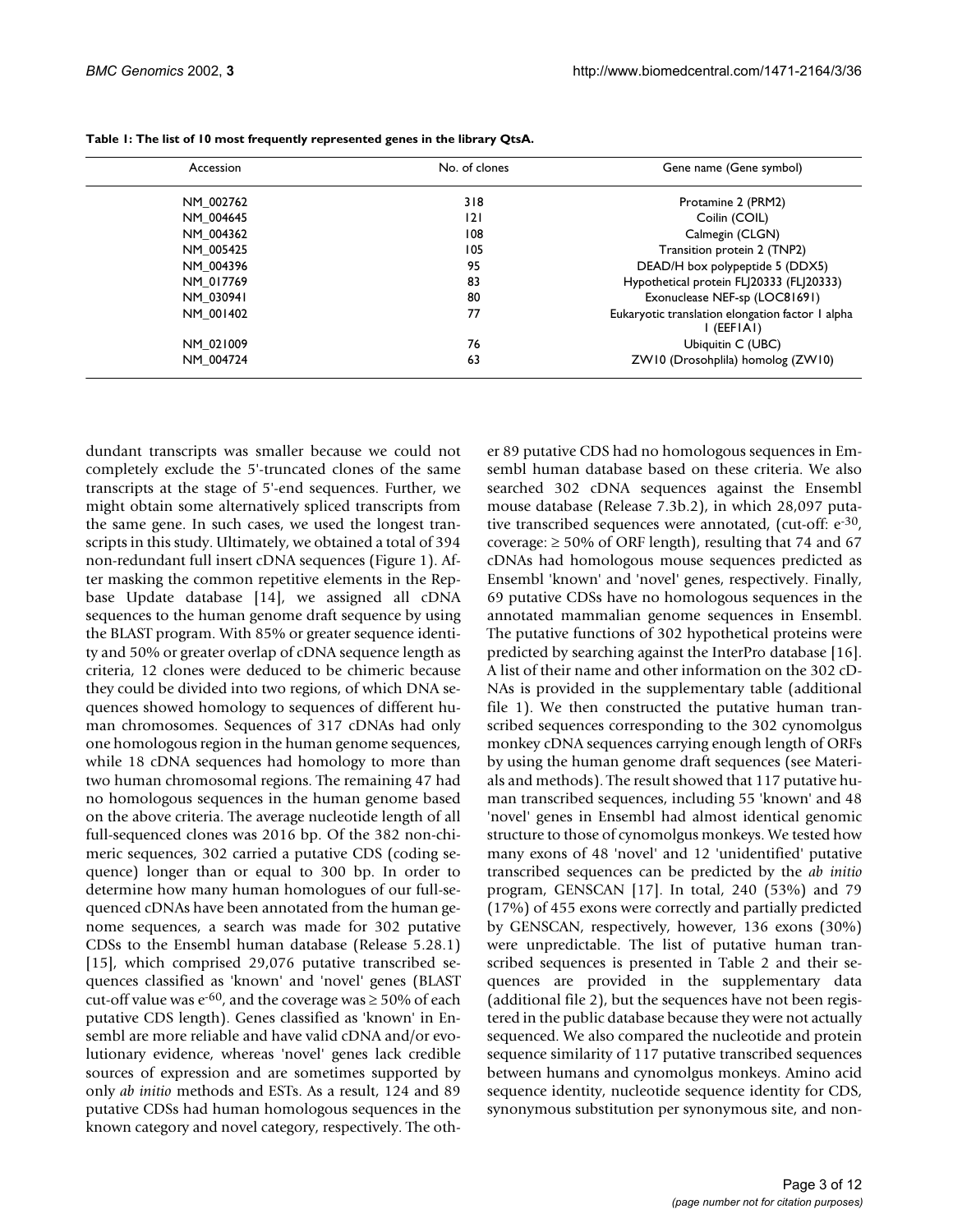

#### **Figure 1**

Flow of full-sequencing analysis of unidentified clones. 1) The 512 full-sequenced clones were reduced to 394 because slightly different 5'-end sequences could be derived from the same transcripts. 2) 394 non-redundant clones were assigned to the human genome sequence. 3) 302 of 383 non-chimeric clones carried ORFs longer than 300 bp. 4) 302 putative genes were classified as 'known' and 'novel' categories of Ensembl human cDNA sequences. \*CHR: Chromosome

synonymous substitution per non-synonymous site are presented in Table [2](#page-4-0).

In order to investigate the expression pattern of the testicular full-sequenced cDNAs, we designed a DNA microarray containing approximately 400 spots of cDNA, fullsequenced samples and controls. Fifty clones carrying common repetitive elements and 12 clones deduced to be chimeric were excluded from further analysis, although they were spotted on the slides. Ultimately, 332 spots were used for quantification of gene expression. First, we investigated whether the putative genes were transcribed in a ubiquitous manner or had a tissue-specific pattern of expression especially in the testis. RNA pools from the testis of the cynomolgus monkey and the mixture of equal amounts of RNA from 10 other cynomolgus monkey tissues (brain, heart, skin, liver, spleen, renal, pancreas, stomach, small intestine, and large intestine) were independently labeled and co-hybridized to the DNA microarray. When the signal intensity of the testicular probe is greater than that of the mixed probe, the gene was concluded to be over-expressed in the testis, or to be transcribed in the testis and a few other tissues, but not ubiquitously. When the intensity of both signals was equal, the gene was concluded to be expressed in a ubiquitous manner. When the signal intensity of the testicular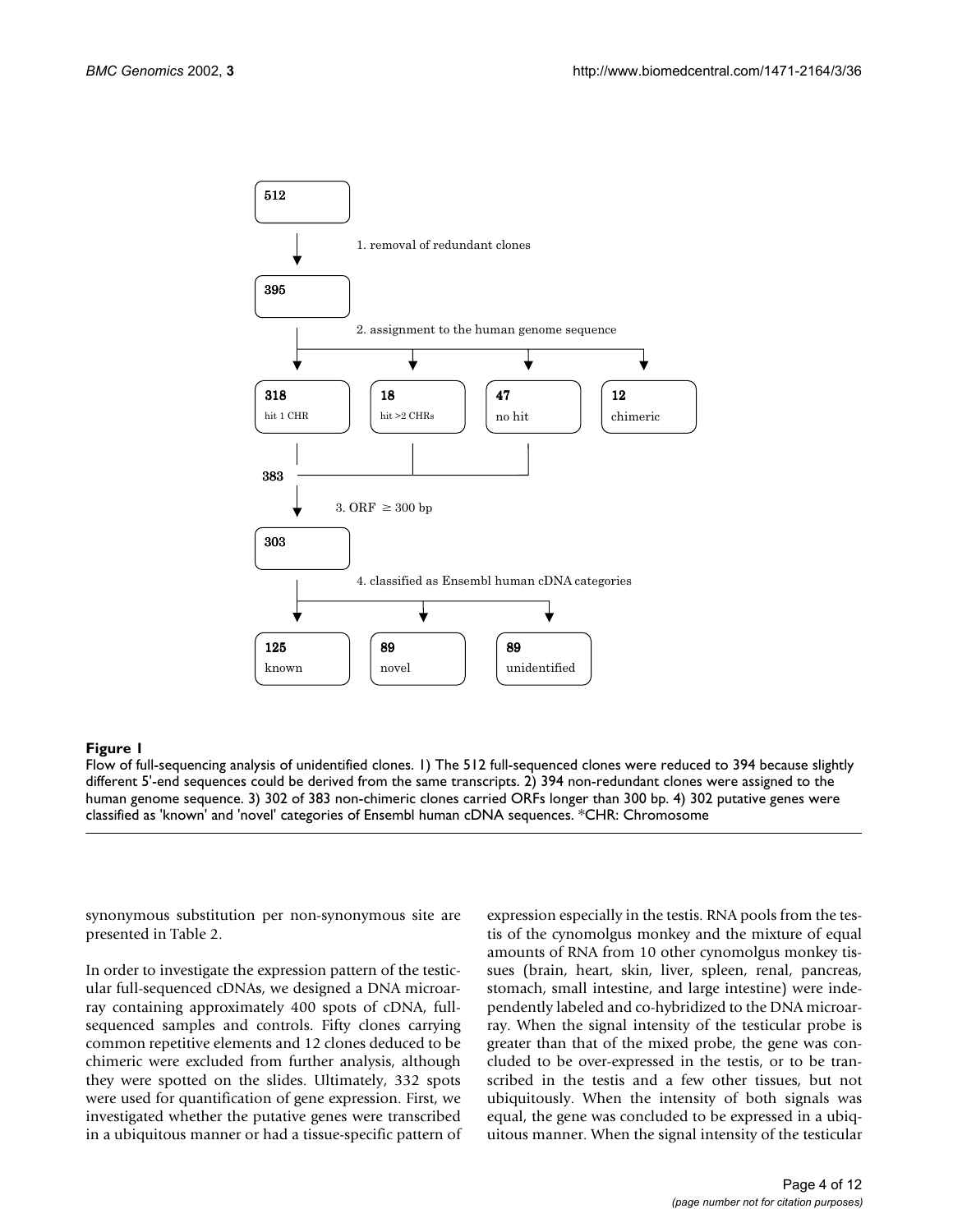| Referenced<br>macaca<br>cDNA <sup>a</sup> | Ensembl<br>statusb | length       | CDS length:<br>startend (bp) | aa identity (%) | nt identity of<br>CDS(%) | Kac            | Ksd            |
|-------------------------------------------|--------------------|--------------|------------------------------|-----------------|--------------------------|----------------|----------------|
| QtsA-10152                                | novel              | 1789         | 413AA:<br>42.1283            | 96.1            | 97.6                     | 0.019          | 0.039          |
| QtsA-10154                                | known              | 2010         | 502AA:<br>377.1885           | 98.2            | 98.3                     | 0.009          | 0.032          |
| QtsA-10162                                | novel              | 2444         | 718AA:<br>722228             | 96.5            | 97.6                     | 0.017          | 0.040          |
| QtsA-10245                                | known              | 2598         | 752AA:<br>2982556            | 94.4            | 96.1                     | 0.027          | 0.078          |
| QtsA-10439                                | novel              | 2566         | 538AA:<br>271.1887           | 88.6            | 93.7                     | 0.059          | 0.076          |
| QtsA-10472                                | known              | 2159         | 418AA:<br>76.1332            | 95.5            | 96.7                     | 0.025          | 0.062          |
| QtsA-10491                                | known              | 2439         | 346AA:<br>13222362           | 98.0            | 98.6                     | 0.009          | 0.027          |
| QtsA-10636                                | novel              | 2627         | 440AA:<br>57.1379            | 100.0           | 100.0                    | 0.000          | 0.000          |
| QtsA-10679                                | known              | 2415         | 523AA:<br>7262297            | 96.0            | 96.8                     | 0.021          | 0.061          |
| QtsA-10739                                | novel              | 1880         | 23 I AA:<br>141.836          | 93.4            | 97.0                     | 0.034          | 0.022          |
| QtsA-10833                                | known              | 2234         | 673AA:<br>89.2110            | 92.2            | 95.2                     | 0.037          | 0.077          |
| OtsA-10891<br>QtsA-10947                  | novel<br>known     | 2049<br>2132 | 343AA: 21033<br>540AA:       | 93.2<br>93.2    | 95.2<br>94.4             | 0.038<br>0.033 | 0.084<br>0.126 |
|                                           |                    |              | 112.1734                     |                 |                          |                |                |
| QtsA-10963                                | known              | 1924         | 462AA:<br>4331821            | 98.9            | 98.6                     | 0.005          | 0.039          |
| QtsA-11068                                | unidentified       | 2299         | 594AA:<br>4052189            | 91.8            | 94.9                     | 0.042          | 0.080          |
| QtsA-11127                                | known              | 2084         | 550AA:<br>54.1706            | 89.8            | 95.5                     | 0.053          | 0.034          |
| QtsA-11181                                | known              | 3414         | 566AA:<br>84.1784            | 99.8            | 98.9                     | 0.001          | 0.036          |
| QtsA-11319                                | unidentified       | 1559         | 104AA:<br>168.482            | 100.0           | 100.0                    | 0.000          | 0.000          |
| OtsA-11379                                | known              | 2805         | 690AA:<br>1062178            | 98.8            | 98.2                     | 0.005          | 0.050          |
| QtsA-11535                                | known              | 2116         | 474AA:<br>304.1728           | 98.3            | 98.0                     | 0.008          | 0.057          |
| QtsA-11567                                | unidentified       | 1376         | 376AA:<br>200.1330           | 96.0            | 97.7                     | 0.020          | 0.034          |
| QtsA-11570                                | unidentified       | 2437         | II7AA:<br>19022255           | 90.6            | 95.5                     | 0.046          | 0.042          |
| QtsA-11661                                | novel              | 2228         | 588AA:<br>2271993            | 97.6            | 98.0                     | 0.013          | 0.038          |
| QtsA-11670                                | unidentified       | 1785         | 325AA:<br>413.1390           | 99.7            | 99.2                     | 0.002          | 0.028          |
| QtsA-11842                                | known              | 2173         | 225AA:<br>142.819            | 100.0           | 100.0                    | 0.000          | 0.000          |
| QtsA-12007                                | novel              | 2316         | 724AA:<br>282202             | 96.6            | 97.1                     | 0.017          | 0.053          |
| QtsA-12095                                | novel              | 710<br>1731  | 231AA: 16711<br>404AA:       | 94.4<br>94.I    | 96.8<br>96.3             | 0.030<br>0.027 | 0.039<br>0.060 |
| QtsA-12142                                | known              |              | 395.1609                     |                 |                          |                |                |
| QtsA-12155                                | known              | 1305         | 329AA:<br>252.1241           | 95.5            | 97.7                     | 0.024          | 0.034          |
| QtsA-12190                                | unidentified       | 1962         | 600AA:<br>21.1823            | 94.0            | 96.6                     | 0.030          | 0.044          |
| QtsA-12219                                | known              | 2480         | 793AA:<br>18.2399            | 100.0           | 100.0                    | 0.000          | 0.000          |

#### <span id="page-4-0"></span>**Table 2: The list of 117 putative human transcribed sequences.**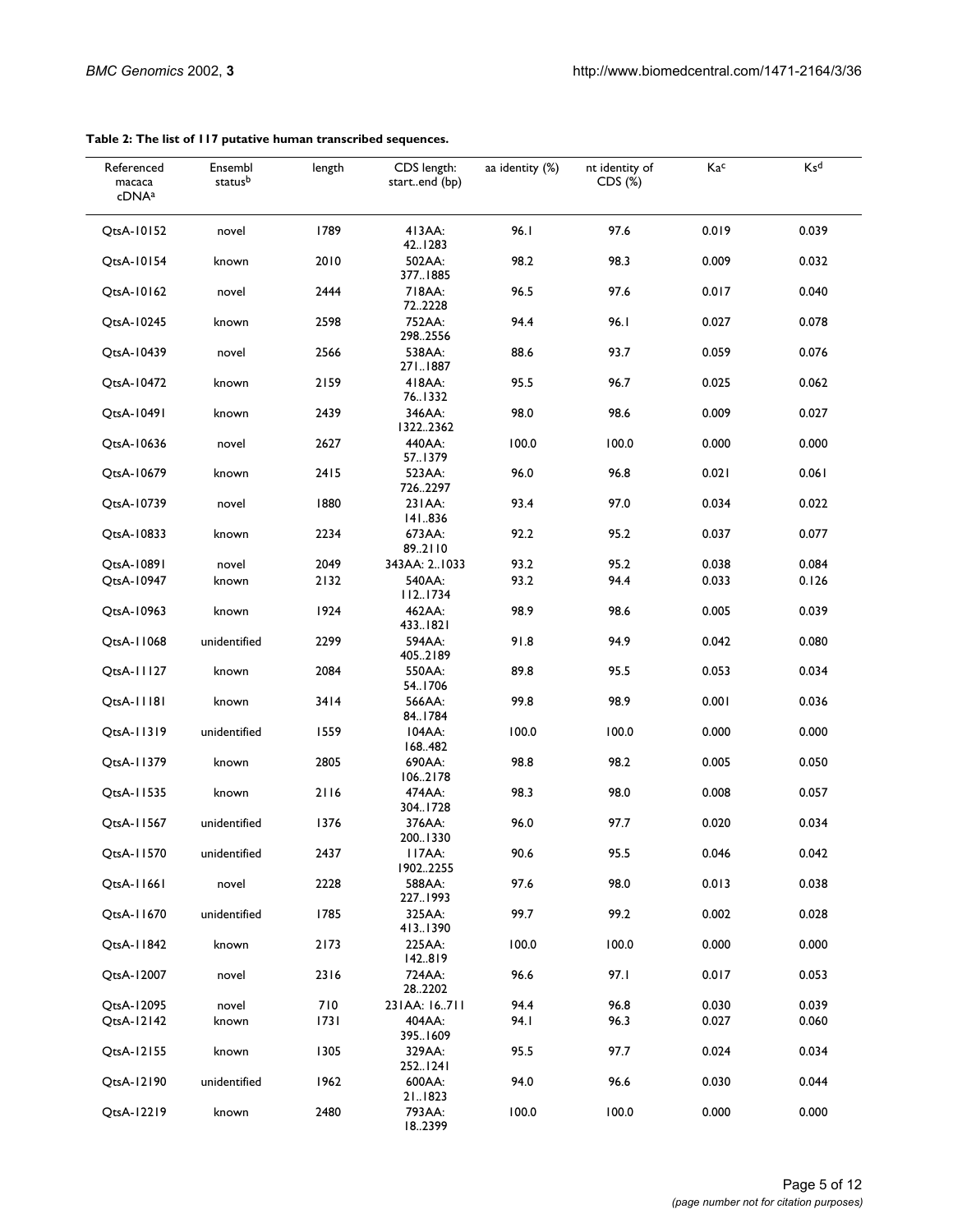| QtsA-12282 | novel        | 2270   | 700AA:<br>932195              | 97.1  | 97.9 | 0.013 | 0.036 |
|------------|--------------|--------|-------------------------------|-------|------|-------|-------|
| QtsA-12354 | known        | 2082   | 674AA: 52029                  | 84.4  | 90.3 | 0.095 | 0.119 |
| QtsA-12362 | novel        | 2177   | 695AA:                        | 93.3  | 95.9 | 0.034 | 0.068 |
| QtsA-12457 | novel        | 2405   | 912178<br>689AA:              | 94.9  | 96.5 | 0.026 | 0.059 |
| QtsA-12579 | novel        | 1499   | 105.2174<br>49   AA: 8.   483 | 93.I  | 94.9 | 0.034 | 0.103 |
|            |              |        |                               |       |      |       |       |
| QtsA-12649 | novel        | $2114$ | 634AA:<br>33.1937             | 97.6  | 98.2 | 0.012 | 0.038 |
| QtsA-12757 | known        | 1280   | 278AA:<br>201.1037            | 98.6  | 97.7 | 0.008 | 0.055 |
| QtsA-12767 | novel        | 2100   | 622AA:<br>51.1919             | 98.6  | 98.0 | 0.007 | 0.060 |
| QtsA-12769 | known        | 1530   | 395AA:<br>75.1262             | 92.2  | 95.8 | 0.038 | 0.052 |
| QtsA-12850 | known        | 2825   | 854AA:<br>2622826             | 97.5  | 97.7 | 0.011 | 0.053 |
| QtsA-13222 | known        | 2806   | 2806 873AA:<br>682689         | 92.7  | 95.0 | 0.038 | 0.085 |
| QtsA-13252 | novel        | 2229   | 669AA:<br>652074              | 95.7  | 96.9 | 0.021 | 0.059 |
| QtsA-13272 | novel        | 1833   | 207AA:<br>184.807             | 98. I | 98.6 | 0.010 | 0.033 |
| QtsA-13343 | novel        | 1960   | $13IAA$ :<br>171566           | 91.6  | 96.2 | 0.041 | 0.026 |
| QtsA-13392 | unidentified | 1761   | 438AA:<br>313.1629            | 98.9  | 98.9 | 0.005 | 0.022 |
| QtsA-13406 | known        | 1855   | 266AA:<br>9301730             | 92.0  | 96.2 | 0.039 | 0.040 |
| QtsA-13432 | known        | 1718   | 428AA:<br>3601646             | 97.7  | 98.I | 0.011 | 0.038 |
| QtsA-13460 | known        | 1492   | 427AA:<br>26.1309             | 95.0  | 97.2 | 0.023 | 0.035 |
| QtsA-13672 | novel        | 1824   | 363AA:<br>7341825             | 95.3  | 96.9 | 0.023 | 0.046 |
| QtsA-13918 | known        | 1730   | 537AA:<br>120.1733            | 97.2  | 98.I | 0.012 | 0.047 |
| QtsA-13925 | novel        | 1678   | 515AA:<br>114.1661            | 92.0  | 95.4 | 0.041 | 0.061 |
| QtsA-14022 | novel        | 1653   | 517AA:<br>1021655             | 96.3  | 96.8 | 0.020 | 0.064 |
| QtsA-14166 | novel        | 1121   | 293AA:<br>177.1058            | 89.5  | 94.7 | 0.052 | 0.060 |
| OtsA-14245 | known        | 1784   | 53 IAA: 5.1600                | 96.6  | 97.2 | 0.017 | 0.056 |
| QtsA-14351 | novel        | 2938   | 839AA:<br>2252744             | 91.8  | 96.0 | 0.041 | 0.046 |
| QtsA-14618 | known        | 1273   | 363AA:<br>57.1148             | 94.5  | 97.0 | 0.027 | 0.037 |
| QtsA-14653 | known        | 996    | 150AA:<br>405857              | 100.0 | 98.7 | 0.000 | 0.049 |
| QtsA-14746 | known        | 2049   | 528AA:<br>17.1603             | 96.8  | 97.2 | 0.016 | 0.060 |
| QtsA-14752 | known        | 904    | 235AA:<br>184891              | 97.5  | 97.0 | 0.012 | 0.078 |
| QtsA-14816 | unidentified | 2515   | I34AA:<br>242646              | 98.4  | 99.2 | 0.008 | 0.013 |
| QtsA-14824 | known        | 2965   | 891AA:<br>1512826             | 95.7  | 97.5 | 0.020 | 0.036 |
| QtsA-14970 | known        | 1282   | 168AA:<br>639.1145            | 100.0 | 99.2 | 0.000 | 0.017 |
| QtsA-15013 | novel        | 2349   | 303AA:<br>364.1275            | 90.1  | 95.3 | 0.045 | 0.047 |
| QtsA-15139 | novel        | 2487   | 740AA:<br>752297              | 96.4  | 96.9 | 0.017 | 0.061 |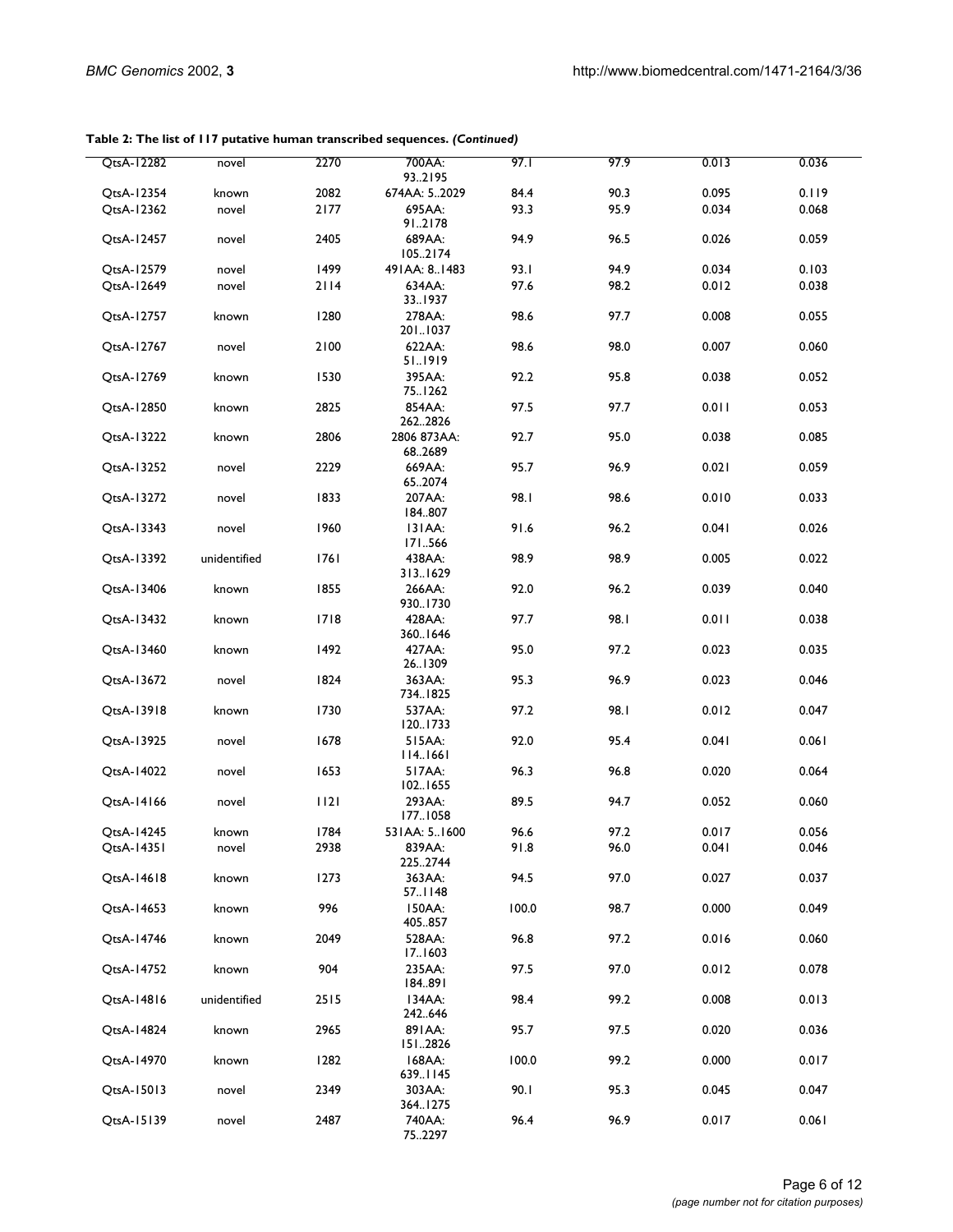**Table 2: The list of 117 putative human transcribed sequences.** *(Continued)*

| QtsA-15186 | known        | 2181 | 588AA:<br>97.1863  | 93.1  | 96.4 | 0.034 | 0.044 |
|------------|--------------|------|--------------------|-------|------|-------|-------|
| QtsA-15224 | novel        | 2089 | 290AA:<br>336.1208 | 96.I  | 96.8 | 0.021 | 0.074 |
| QtsA-15268 | novel        | 1808 | 396AA:<br>203.1393 | 96.2  | 96.4 | 0.018 | 0.092 |
| QtsA-15315 | known        | 1284 | 344AA:<br>217.1251 | 88.8  | 94.0 | 0.054 | 0.073 |
| QtsA-15384 | known        | 2169 | 565AA:<br>213.1910 | 95.9  | 96.9 | 0.019 | 0.062 |
| QtsA-15676 | novel        | 2153 | 581AA:<br>1841929  | 92.1  | 95.8 | 0.039 | 0.068 |
| QtsA-15696 | novel        | 1856 | 563AA:<br>144.1835 | 93.1  | 96.5 | 0.034 | 0.046 |
| QtsA-15812 | novel        | 2293 | 576AA:<br>4912221  | 96.4  | 97.2 | 0.019 | 0.052 |
| QtsA-15844 | known        | 2569 | 653AA:<br>174.2135 | 95.6  | 96.I | 0.023 | 0.086 |
| QtsA-15875 | known        | 2327 | 654AA:<br>3572321  | 96.6  | 97.7 | 0.017 | 0.038 |
| QtsA-16005 | known        | 1987 | 518AA:<br>433.1989 | 100.0 | 99.4 | 0.000 | 0.021 |
| QtsA-16015 | known        | 2389 | 671AA:<br>3452360  | 98.I  | 97.7 | 0.009 | 0.054 |
| QtsA-16028 | known        | 1624 | 447AA:<br>23.1366  | 99.8  | 97.7 | 0.001 | 0.082 |
| OtsA-16077 | known        | 2307 | 571AA:<br>5762291  | 99.7  | 98.7 | 0.002 | 0.047 |
| QtsA-16107 | known        | 2039 | 432AA:<br>301.1599 | 100.0 | 98.8 | 0.000 | 0.034 |
| QtsA-16118 | known        | 1396 | 415AA:<br>57.1304  | 97.6  | 96.7 | 0.012 | 0.096 |
| QtsA-16284 | novel        | 1199 | 342AA:<br>31.1059  | 96.5  | 96.8 | 0.017 | 0.071 |
| QtsA-16373 | known        | 2085 | 433AA:<br>619.1920 | 99.5  | 98.5 | 0.002 | 0.048 |
| QtsA-16429 | known        | 1783 | 413AA:<br>42.1283  | 96.I  | 97.6 | 0.019 | 0.039 |
| QtsA-16453 | novel        | 1757 | 185AA:<br>793.1350 | 87.3  | 93.5 | 0.066 | 0.065 |
| QtsA-16496 | novel        | 1599 | 448AA:<br>72.1418  | 95.5  | 96.I | 0.023 | 0.081 |
| QtsA-16602 | unidentified | 2482 | 263AA:<br>315.1106 | 96.6  | 97.I | 0.015 | 0.079 |
| OtsA-16622 | novel        | 1364 | 313AA:<br>291.1232 | 95.1  | 96.9 | 0.024 | 0.045 |
| QtsA-16678 | known        | 2325 | 688AA:<br>912157   | 98.5  | 96.5 | 0.008 | 0.096 |
| OtsA-16765 | novel        | 2501 | 415AA:<br>8622109  | 98.I  | 97.4 | 0.010 | 0.068 |
| QtsA-16837 | known        | 3268 | 586AA:<br>8732633  | 99.3  | 98.5 | 0.004 | 0.041 |
| OtsA-17449 | known        | 1858 | 506AA:<br>2621782  | 90.9  | 95.4 | 0.044 | 0.053 |
| QtsA-17495 | novel        | 1026 | 261AA: 62847       | 96.2  | 97.3 | 0.018 | 0.068 |
| QtsA-17616 | known        | 2471 | 617AA:<br>4352288  | 98.4  | 98.2 | 0.008 | 0.044 |
| QtsA-18070 | novel        | 1997 | 585AA:<br>134.1891 | 97.8  | 97.7 | 0.009 | 0.054 |
| QtsA-18134 | known        | 1832 | 309AA:<br>5921521  | 99.7  | 98.2 | 0.002 | 0.053 |
| QtsA-18363 | novel        | 1807 | 315AA:<br>638.1585 | 95.9  | 97.5 | 0.020 | 0.040 |
| QtsA-18372 | novel        | 972  | 128AA:<br>337.723  | 97.7  | 97.4 | 0.011 | 0.069 |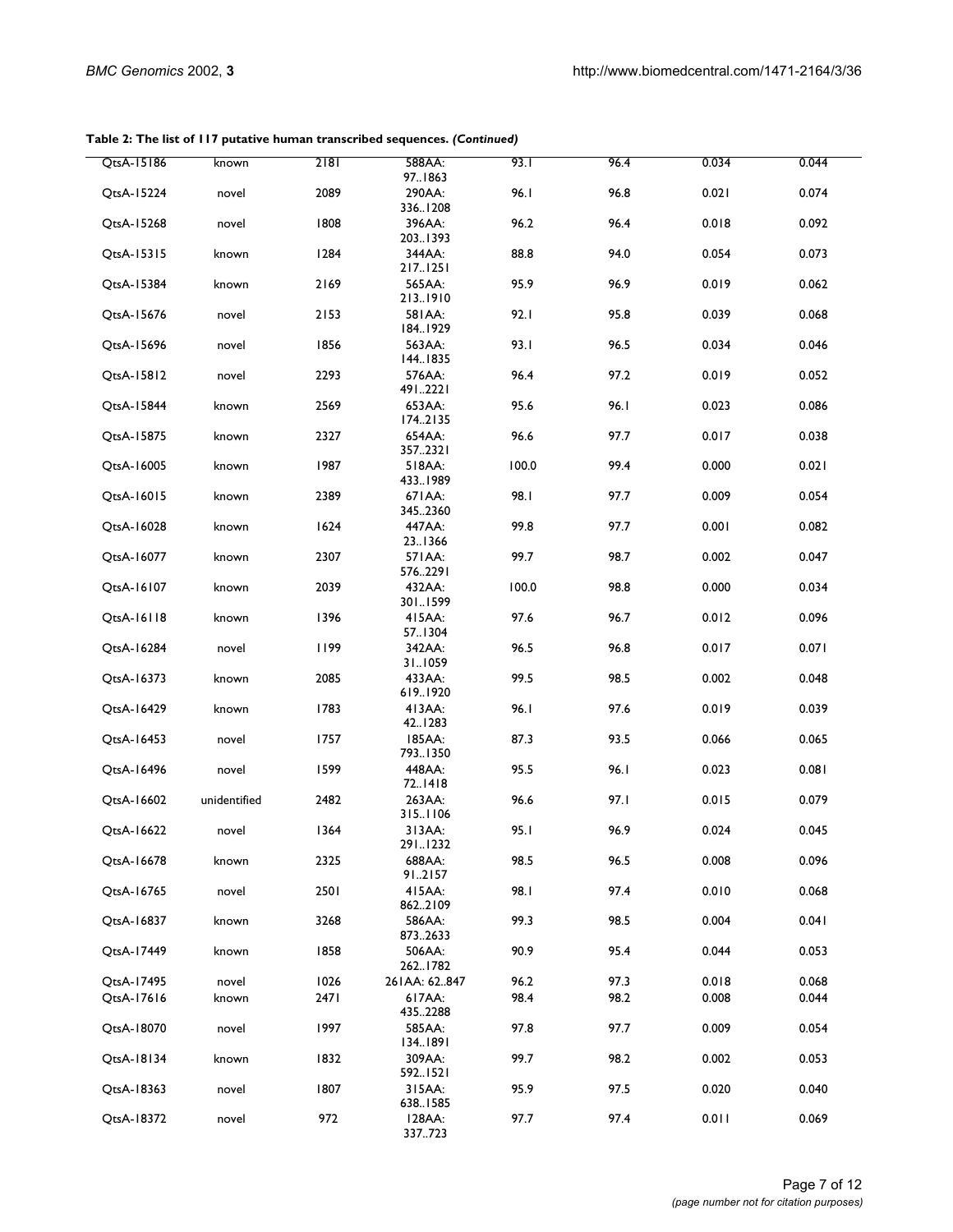| OtsA-18427 | known        | 2198 | 565AA:<br>416.2113 | 99.3  | 98.9 | 0.003 | 0.033 |
|------------|--------------|------|--------------------|-------|------|-------|-------|
| OtsA-18831 | unidentified | 2133 | 555AA:<br>47.1714  | 92.1  | 95.1 | 0.041 | 0.082 |
| OtsA-18885 | known        | 3250 | 642AA:<br>314.2242 | 96.6  | 95.8 | 0.017 | 0.102 |
| OtsA-19023 | novel        | 2072 | 500AA:<br>84.1586  | 91.0  | 95.6 | 0.043 | 0.047 |
| OtsA-19036 | novel        | 955  | 214AA:<br>313.957  | 100.0 | 99.5 | 0.000 | 0.014 |
| OtsA-19380 | unidentified | 2158 | 412AA:<br>625.1863 | 98.I  | 97.3 | 0.009 | 0.071 |
| OtsA-19788 | novel        | 1080 | 295AA:<br>116.1003 | 98.6  | 98.3 | 0.006 | 0.040 |
| QtsA-19856 | known        | 2055 | 352AA:<br>497.1555 | 98.9  | 98.4 | 0.005 | 0.039 |
| OtsA-19961 | known        | 1025 | 283AA: 62.913      | 100.0 | 98.0 | 0.000 | 0.069 |
| OtsA-20273 | novel        | 1783 | 420AA:<br>79.1341  | 92.7  | 96.I | 0.039 | 0.029 |
| OtsA-20302 | known        | 2889 | 882AA:<br>872735   | 94.6  | 97.2 | 0.026 | 0.042 |
| OtsA-20424 | unidentified | 2056 | 505AA:<br>147.1664 | 99.2  | 98.4 | 0.005 | 0.041 |
| OtsA-20433 | novel        | 1981 | 559AA:<br>73.1752  | 94.8  | 96.5 | 0.027 | 0.057 |
| OtsA-20664 | known        | 2396 | 616AA:<br>2312081  | 97.1  | 96.2 | 0.015 | 0.095 |
| OtsA-20987 | known        | 3090 | 561AA:<br>636.2321 | 97.9  | 97.7 | 0.011 | 0.053 |
| OtsA-21536 | novel        | 1409 | 350AA:<br>134.1186 | 92.3  | 95.7 | 0.042 | 0.052 |
| OtsA-21565 | novel        | 1810 | 367AA:<br>276.1379 | 94.2  | 95.6 | 0.028 | 0.093 |
| OtsA-21583 | novel        | 2640 | 761AA:<br>2602545  | 90.4  | 95.0 | 0.046 | 0.060 |
| OtsA-21585 | known        | 2252 | 202AA: 38646       | 91.8  | 94.5 | 0.045 | 0.085 |

**Table 2: The list of 117 putative human transcribed sequences.** *(Continued)*

a) Cynomolgus monkey cDNA sequence that was used to deduce putative human transcribed sequence. b) Classification of human transcribed sequence in the Ensembl human database. c) Synonymous substitution rate per synonymous site between human and cynomolgus monkey genes. d) Non-synonymous substitution rate per non-synonymous site between human and cynomolgus monkey genes.

probe was lower than that of the mixed probe, the gene was concluded to be mainly transcribed in non-testicular tissues. We calculated the ratio of the testicular probe intensity to the mixed probe intensity and the ratio was normalized by using the beta-actin cDNA spot. A total of 316 (95%) of the 332 effective spots showed an intense and reproducible signal with either the testicular RNA probe or the mixed RNA probes or both. The signals of 75 spots were four fold or more intense with the testicular probe, and human homologues of the 15 genes among 75 cD-NAs had been registered in the RefSeq database (Table [3\)](#page-8-0). Eight of the 15 RefSeq genes were reported to be expressed exclusively or dominantly in the human testis in the literature and the databases: TSGA10, expressed during spermatogenesis [18]; ACTL7B, an intronless gene strongly expressed in the testis and weakly expressed in the prostate [19]; SOX30, Sry-related transcriptional factor specifically expressed in the testis [20]; and five NYD-SP genes,

functionally anonymous but highly expressed in the testis in other DNA microarray experiments [21]. The other seven genes had ORFs of hypothetical proteins and were deduced from only the cDNA sequence evidence. Four of the cDNA clones were derived from human testis, and the other three cDNAs were from brain, placenta, or teratocarcinoma (Table [3\)](#page-8-0). The results indicated that the remaining 60 clones that have no human RefSeq homologues are expressed exclusively or dominantly in the cynomolgus monkey testis.

#### **Discussion**

In this study we analyzed a cDNA library derived from a cynomolgus monkey testis. Although most of the human genome sequence has been determined, many unidentified genes remain, and a complete catalog of protein-coding genes is desired. Sequence similarity search of our fullsequenced cDNAs to the human draft genome sequence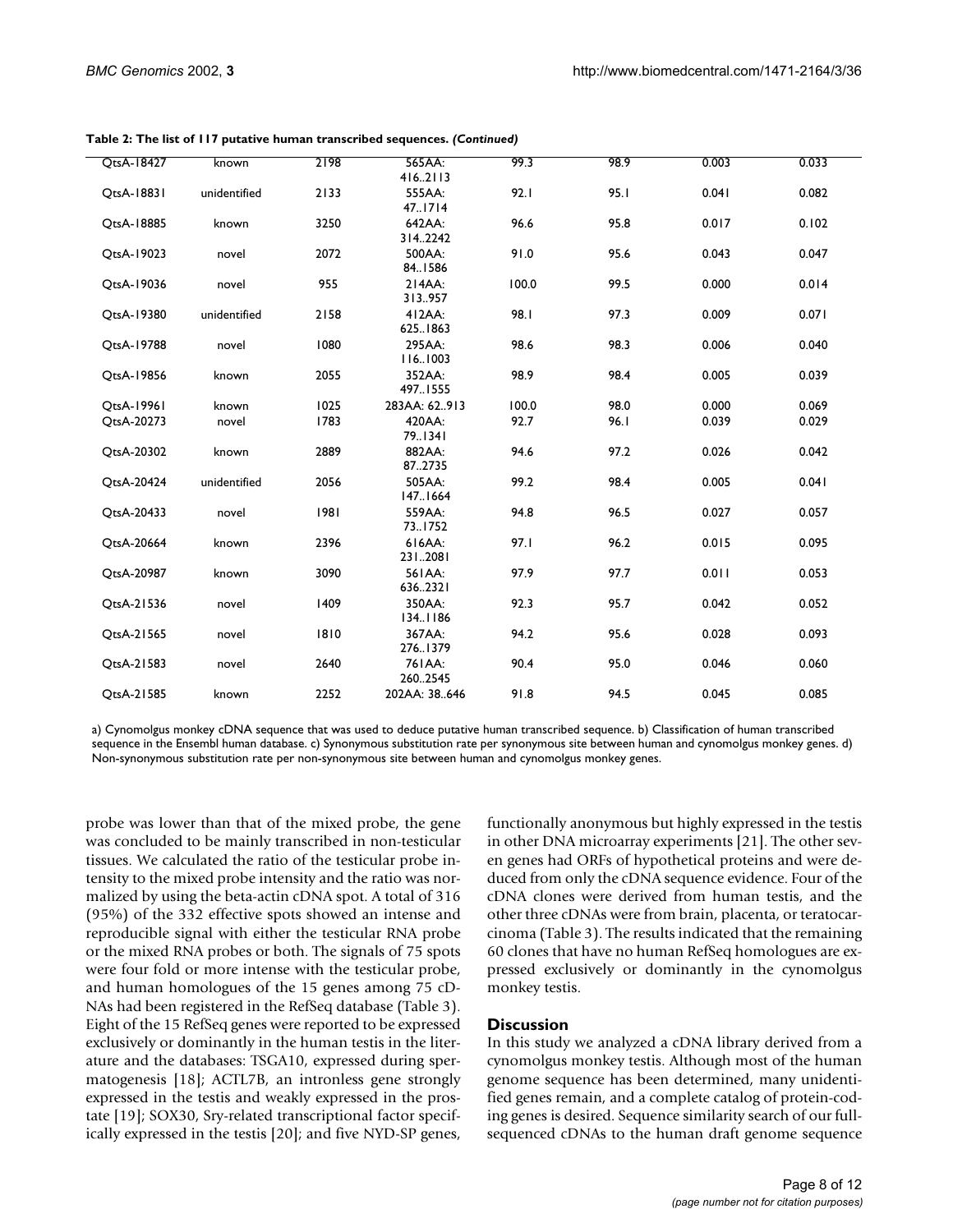| Macaca clone | Human RefSeq | Description                                                                 | Ratio <sup>a</sup> | Expression (Reference)       |
|--------------|--------------|-----------------------------------------------------------------------------|--------------------|------------------------------|
| OtsA-10833   | NM 032559    | kinesin protein (LOC84643)                                                  | 8.7                | derived from testis          |
| OtsA-13647   | NM 025244    | testis specific, 10 (TSGA10)                                                | 8.6                | testis specific [18]         |
| OtsA-16118   | NM 006686    | actin-like 7B (ACTL7B)                                                      | 8.5                | testis and prostate [19]     |
| OtsA-14409   | NM 018418    | hypothetical protein (HSD-3.1)                                              | 7.8                | derived from testis          |
| OtsA-13567   | NM 033122    | testis development protein NYD-SP26<br>$(NYD-SP26)$                         | 7.5                | testis                       |
| QtsA-14035   | NM_033123    | testis-development related NYD-SP27<br>(NYD-SP27)                           | 7.2                | testis                       |
| OtsA-11842   | NM_032130    | hypothetical protein DKFZp434 0113<br>(DKFZP434 0113)                       | 6.9                | derived from testis          |
| OtsA-15256   | NM 032126    | hypothetical protein DKFZp564J047<br>(DKFZP564J047)                         | 6.6                | derived from brain           |
| OtsA-14560   | NM_032599    | testes development-related NYD-SP18<br>$(NYD-SP18)$                         | 6.6                | testis                       |
| OtsA-12850   | NM_019038    | hypothetical protein (FLJ11045)                                             | 6.4                | derived from placenta        |
| OtsA-15384   | NM 030672    | hypothetical protein FL[10312 (FL[10312)                                    | 5.1                | derived from teratocarcinoma |
| OtsA-10245   | NM_007017    | SRY (sex determining regionY)-box 30<br>(SOX30)                             | 5.0                | testis specific [20]         |
| OtsA-18012   | NM 032596    | testes development-related NYD-SP22<br>$(NYD-SP22)$                         | 5.0                | testis                       |
| OtsA-14618   | NM_032598    | testes development-related NYD-SP20<br>(NYD-SP20)                           | 4.7                | testis                       |
| OtsA-19865   | NM_033364    | AATI-alpha (AATI) kinesin-like 6 (mitotic<br>centromere-associated kinesin) | 4.5                | derived from testis          |
| QtsA-16015   | NM 006845    | (KNSL6)                                                                     | 4.1                | thymus and testis [21]       |

<span id="page-8-0"></span>**Table 3: The list of genes that were highly expressed in a testis and had human RefSeq homologues**

a) The ratio of signal intensity of testicular probe to mixed probe.

resulted in the assignment of 347 cDNA sequences to at least one human chromosome, indicating that most genes in the cynomolgus monkey have homologous regions in the human genome. The primary objective of this analysis was to find genes that have not been experimentally identified in the human genome. Among the 302 cDNAs carrying enough length of ORFs ( = 300 bp), we succeeded in identifying 89 putative genes that have no counterparts in the Ensembl 29,076-gene set. Another 89 genes that had highly similar sequences to Ensembl 'novel' genes were discovered in our full-sequenced cDNAs. The latter 89 genes strongly support the existence of predicted 'novel' cDNA sequences, which are relatively less accurate.

 Many genes expressed in the testis cause male infertility in humans [22]. Since it is estimated that up to 11% of all genes in the fruit fly might lead to male sterility [23], in view of the complexity of the human genome, at least 4000 genes might be responsible for male infertility in humans and there must be many as yet unidentified genes that are related to male fertility. Functional analysis of 75 genes found to be highly expressed in the cynomolgus monkey testis may contribute such a medical interest about male infertility. A DNA microarray analysis is an appropriate method not only of annotating the pattern of expression of our full-length cDNAs, but of demonstrating that our strategy for finding novel gene works well. In the first set of the DNA microarray experiment, among the 199 genes that displayed two fold or more higher expression with the testicular probes than with the mixed probes, 67 (34%) were classified as the Ensembl 'known' genes, whereas among the 45 genes that showed ubiquitous pattern of expression (signal intensities within 1.5 fold of each other with both probes), 23 (51%) were classified as Ensembl 'known' genes. This finding indicated that the probability that transcripts overexpressed in testis are derived from unidentified novel genes is significantly higher than that of ubiquitous transcripts ( $p = 0.028$ : Fisher's exact test).

Evolutionary inspection is also important, especially for gene analysis of the testis, because genetic diversity in the male reproductive system is quite large, even among closely related species. Many reproductive proteins have evolved rapidly at the molecular level [24,25]. We compared 117 sequences of cynomolgus monkey cDNA and the corresponding human genome sequences described above, and use of the cDNA microarray revealed that 79 of the 117 cDNAs were overexpressed in testis ( = 2.0 fold in testis) and 15 were ubiquitously expressed (within 1.5 fold of each other). We estimated the sequence divergence of putative coding sequences between humans and cy-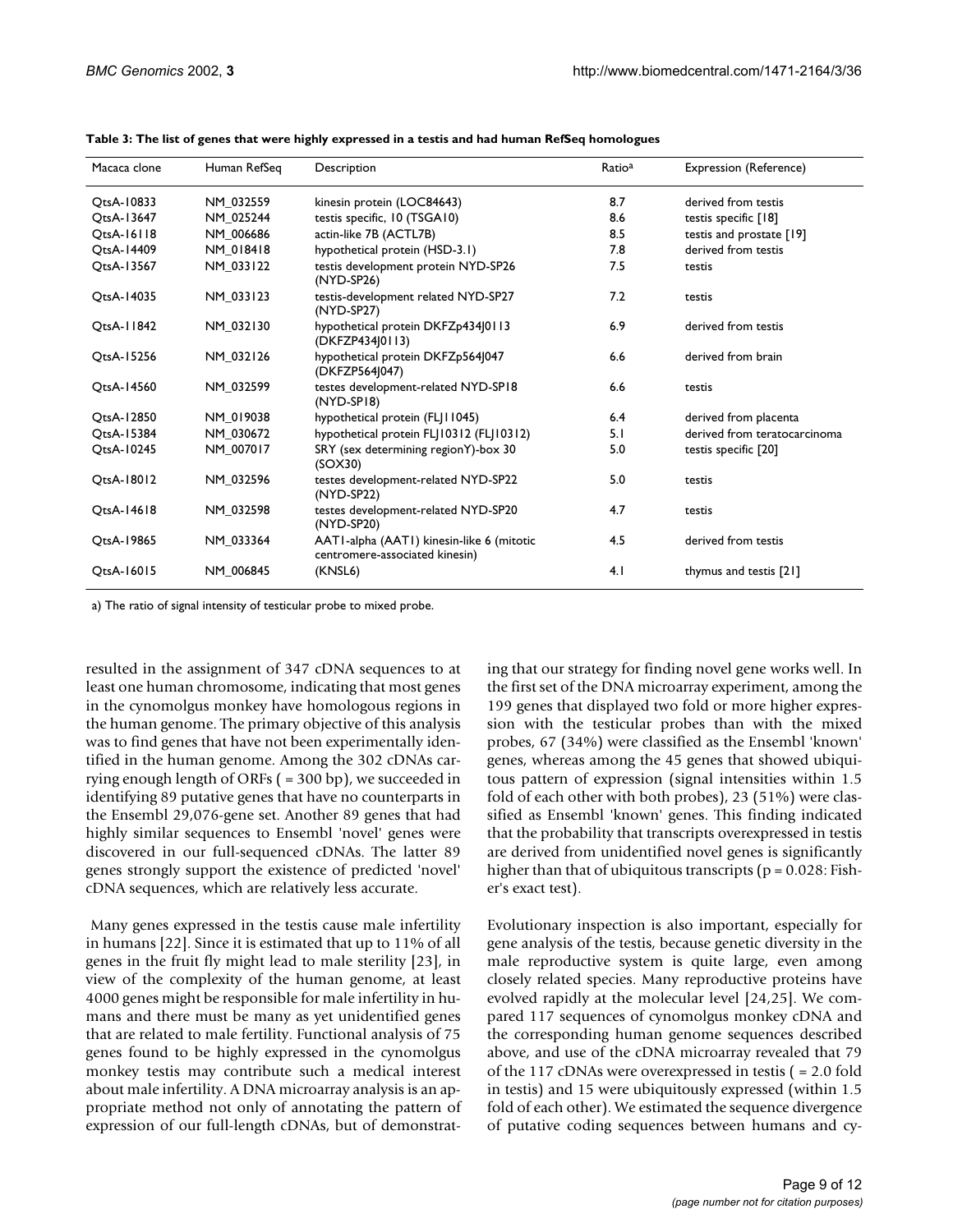nomolgus monkeys and found that the average non-synonymous nucleotide divergence of testis-dominantly expressed genes (0.024) was significantly greater than that of ubiquitously expressed genes (0.012; p value < 0.01), whereas divergence in synonymous sites were not different significantly (testis-dominant genes: 0.54, ubiquitous genes: 0.51). This finding is also highly consistent with a report that the proteins of genes expressed in a tissue-specific manner evolve an average of twice as fast as those that are ubiquitously expressed [26].

Although a number of full and partial sequences of human genes have been deposited in the public databases, many of the genes in the human genome have not yet to be discovered experimentally. Most of the undiscovered genes may be expressed very seldom or their expression may be restricted to certain tissues and developmental stages. The complete human genome will be available in 2003, and a search of the entire genome for novel genes by oligonucleotide-based microarray analysis is designed; i.e. an attempt to predict all candidate human genes from the human genome and experimentally confirm the transcript status of the predicted regions as well as the entire region by using a oligo-nucleotide-based microarray [27,28]. However, it is difficult to overcome the problem of rarely or temporarily expressed genes for practical reasons. The transcriptional and genomic approaches will compensate for each other's blind spots, and many tissues, developmental stages, and other organisms should become experimental subjects for finding undiscovered genes to complete the human gene catalog.

# **Materials and Methods**

#### *cDNA library from cynomolgus monkey testis*

A 15-year-old male cynomolgus monkey was used as the source of the testis, and a 1-year-old and 21-year-old female cynomolgus monkeys were used for other RNA samples. The monkeys were cared for and handled according to guidelines established by the Institutional Animal Care and Use Committee of the National Institute of Infectious Diseases (NIID) of Japan and the standard operating procedures for monkeys at the Tsukuba Primate Center, NIID, Tsukuba, Ibaraki, Japan. Tissues were excised in accordance with all guidelines in the Laboratory Biosafety Manual, World Health Organization, and were carried out at the P3 facility for monkeys of the Tsukuba Primate Center, NIID. Immediately after collection, the tissues were frozen with liquid nitrogen and used for RNA extraction. Oligocapped cDNA libraries were constructed according to the method described previously [29,30].

#### *DNA sequencing*

The 5'-end sequences of the clones were sequenced using ABI 3700 sequencer (Applied Biosystems), and categorized using DYNACLUST (DYNACOM), based on a BLAST search against the GenBank database. The entire sequences of clones were determined by the primer walking method. Cycle sequencing was performed with an ABI PRISM BigDye Terminator Sequencing kit (Applied Biosystems) according to the manufacturer's instructions.

#### *Computational analyses*

The Sim4 program was used to align each cynomolgus monkey cDNA sequence with the human genome sequence [31]. Whenever Sim4 failed to align cynomolgus monkey cDNA sequence with human genome DNA sequence, comparison by BLAST program was executed, and the alignment was corrected manually. In the intron sequences, GT at the 5' splice site and AG at the 3' site (GT-AG pattern), and the GC-AG pattern were regarded as conserved splice sites, and corresponding human genome regions were concatenated to construct a hypothetical human transcribed sequence. 117 Cynomolgus monkey cDNA sequences and the putative human transcribed sequences were aligned by using the ClustalW program [32]. Synonymous substitution per synonymous site and nonsynonymous substitution per non-synonymous site were estimated by the method of Li [33].

### *cDNA microarray*

An aliquot of the same DNA preparation used in the 5' end-sequencing reactions provided material for the PCRs. Inserts were amplified by PCR using 5'-CTTCT-GCTCTAAAAGCTGCG-3' as a forward primer and 5'- CGACCTGCAGCTCGAGCACA-3' as a reverse primer, in a volume of 100 µl. Successful amplification was confirmed by agarose gel electrophoresis. When the first PCR failed to amplify enough products, the first PCR products were amplified again. Four hundred cDNA clones were amplified and samples of approximately 300 µg /ml DNA in 2 × Solution-T reagent (Takara Bio) were printed on duplicate glass-slides with a GMS 417 arrayer (Genetic MicroSystems). The testicular RNA was obtained from only one 15-year-old male cynomolgus monkey, and the other RNA was a mixture of RNA obtained from 10 tissues (brain, heart, skin, liver, spleen, renal, pancreas, stomach, small intestine, and large intestine) of two cynomolgus monkeys, a 1-year-old female and a 21-year-old female. RNA was isolated with Trizol (Life Technologies) and purified with Oligo-Tex (Takara Bio). Both 0.7 µg mRNA probes were labeled with Cy3- and Cy5- dioxynucleotide (Pharmacia) and co-hybridized to DNA spots. The amount of RNA from each tissue was 0.07 µg in the mixed RNA probe. After the hybridization and washing procedure, slides were scanned with ScanArray (GSI Inc.). Several experiments were conducted, and the duplicated spots on the slides, where the most intense signals were obtained, were processed to measure the transcriptional status. When the relative intensity of Cy3/Cy5 signals of duplicated spots differed more than 1.5 times compared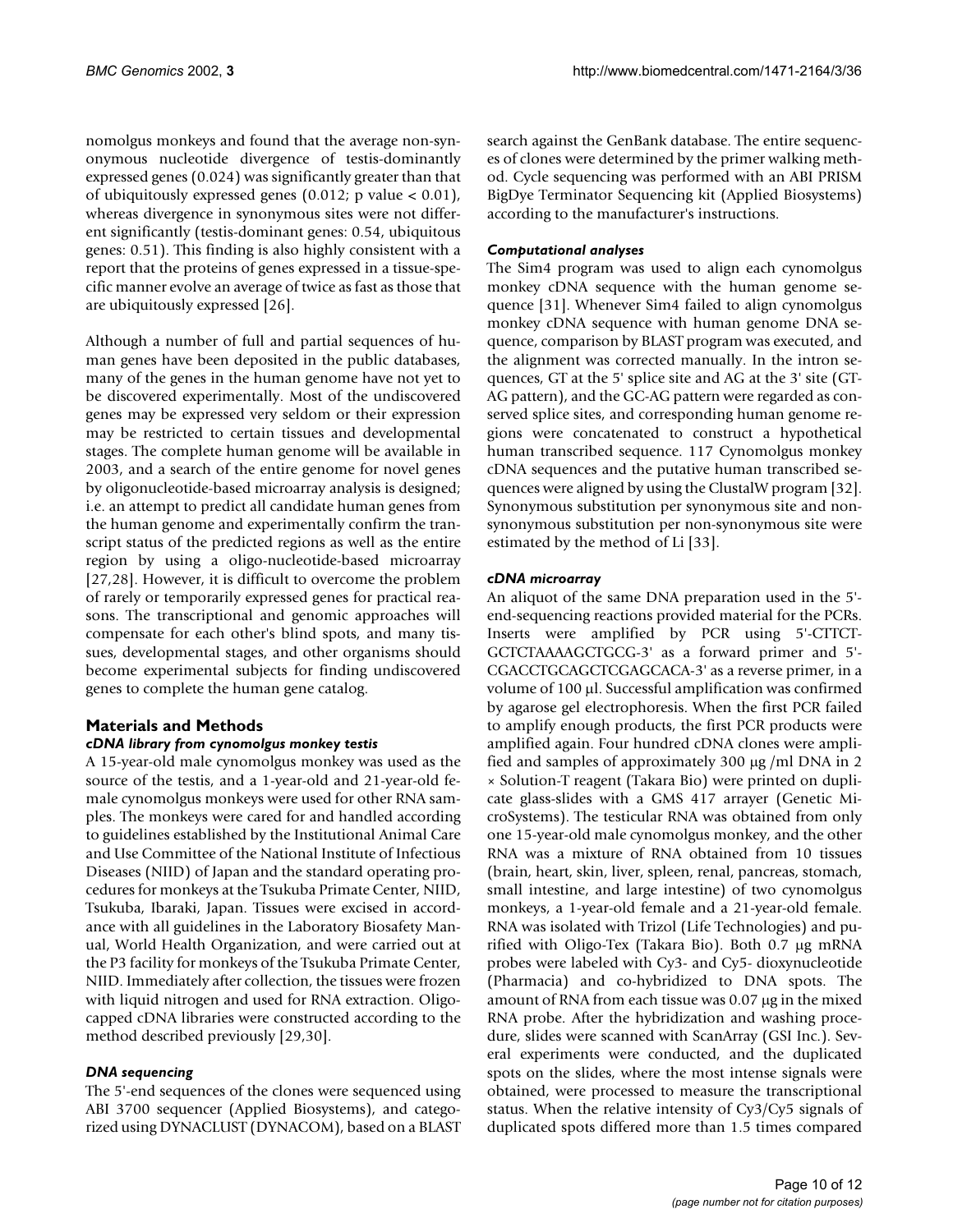to that of the corresponding spots in duplicate, the spots were not processed for the subsequent analyses. Finally, the ratio of signal intensities of Cy3 (the testicular probe) and Cy5 (the mixed probe) was obtained from average value of duplicated spots and normalized by dividing by the ratio of the beta-action spots as a control.

#### **List of abbreviations**

EST: expressed sequence tag.

CDS: coding sequence.

ORF: open reading frame.

#### **Authors' contributions**

NO was involved in design of the study, construction of cDNA library, in silico analysis, expression analysis with DNA microarray and preparation of the manuscript. M. Hida and SS performed construction of cDNA libraries and analysis of 5'-end sequence analysis. JK participated in the design and implementation of the study, contributed to writing and revising the manuscript. RT and M. Hirata participated in the sequencing of cDNAs and in-silico analyis of cDNA sequences. YS and M. Hirai participated in the design and implementation of the study on microarray, and obtained funding for the study. KT contributed to obtaining the tissues for cDNA libraries and total RNA from cynomolgus monkeys. KH was involved in the design and implementation of the study, writing and editing the manuscript and obtained funding for the study.

All authors read and approved the final manuscript.

# **Additional material**

**Additional file 1**

Click here for file [\[http://www.biomedcentral.com/content/supplementary/1471-](http://www.biomedcentral.com/content/supplementary/1471-2164-3-36-S1.htm) 2164-3-36-S1.htm]

# **Additional file 2**

Click here for file [\[http://www.biomedcentral.com/content/supplementary/1471-](http://www.biomedcentral.com/content/supplementary/1471-2164-3-36-S2.txt) 2164-3-36-S2.txt]

#### **Acknowledgements**

This study was supported in part by the Health Science Research grant for the Human Genome Program from the Ministry of Health, Labor and Welfare of Japan.

#### **References**

- <span id="page-10-0"></span>1. **[International Human Genome Sequencing Consortium: Ini](http://www.ncbi.nlm.nih.gov/entrez/query.fcgi?cmd=Retrieve&db=PubMed&dopt=Abstract&list_uids=10.1038/35057062)[tial sequencing and analysis of the human genome.](http://www.ncbi.nlm.nih.gov/entrez/query.fcgi?cmd=Retrieve&db=PubMed&dopt=Abstract&list_uids=10.1038/35057062)** *Nature* 2001, **409:**860-921
- 2. Venter JC, Adams MD, Myers EW, Li PW, Mural RJ, Sutton GG, Smith HO, Yandell M, Evans CA and Holt RA **[The sequence of the hu](http://www.ncbi.nlm.nih.gov/entrez/query.fcgi?cmd=Retrieve&db=PubMed&dopt=Abstract&list_uids=10.1126/science.1058040)[man genome.](http://www.ncbi.nlm.nih.gov/entrez/query.fcgi?cmd=Retrieve&db=PubMed&dopt=Abstract&list_uids=10.1126/science.1058040)** *Science* 2001, **291:**1304-1351
- 3. Adams MD, Kerlavage AR, Fleischmann RD, Fuldner RA, Bult CJ, Lee NH, Kirkness EF, Weinstock KG, Gocayne JD and White O **[Initial](http://www.ncbi.nlm.nih.gov/entrez/query.fcgi?cmd=Retrieve&db=PubMed&dopt=Abstract&list_uids=7566098) [assessment of human gene diversity and expression patterns](http://www.ncbi.nlm.nih.gov/entrez/query.fcgi?cmd=Retrieve&db=PubMed&dopt=Abstract&list_uids=7566098) [based upon 83 milliion nucleotides of cDNA sequence.](http://www.ncbi.nlm.nih.gov/entrez/query.fcgi?cmd=Retrieve&db=PubMed&dopt=Abstract&list_uids=7566098)** *Nature* 1995, **377(Supplement):**3-17
- 4. Hillier LD, Lennon G, Becker M, Bonaldo MF, Chiapelli B, Chissoe S, Dietrich N, DuBuque T, Favello A and Gish W **[Generation and](http://www.ncbi.nlm.nih.gov/entrez/query.fcgi?cmd=Retrieve&db=PubMed&dopt=Abstract&list_uids=8889549) [analysis of 280,000 human expressed sequence tags.](http://www.ncbi.nlm.nih.gov/entrez/query.fcgi?cmd=Retrieve&db=PubMed&dopt=Abstract&list_uids=8889549)** *Genome Res* 1996, **6:**807-828
- 5. Osada N, Hida M, Kusuda J, Tanuma R, Iseki K, Hirata M, Suto Y, Hirai M, Terao K and Suzuki Y **[Assignment of 118 novel cDNAs of cy](http://www.ncbi.nlm.nih.gov/entrez/query.fcgi?cmd=Retrieve&db=PubMed&dopt=Abstract&list_uids=10.1016/S0378-1119(01)00665-5)[nomolgus monkey brain to human chromosomes.](http://www.ncbi.nlm.nih.gov/entrez/query.fcgi?cmd=Retrieve&db=PubMed&dopt=Abstract&list_uids=10.1016/S0378-1119(01)00665-5)** *Gene* 2001, **275:**31-37
- 6. Osada N, Hida M, Kusuda J, Tanuma R, Hirata M, Hirai M, Terao K, Suzuki Y, Sugano S and Hashimoto K **[Prediction of unidentified](http://www.ncbi.nlm.nih.gov/entrez/query.fcgi?cmd=Retrieve&db=PubMed&dopt=Abstract&list_uids=10.1186/gb-2001-3-1-research0006) [human genes on the basis of sequence similarity to novel cD-](http://www.ncbi.nlm.nih.gov/entrez/query.fcgi?cmd=Retrieve&db=PubMed&dopt=Abstract&list_uids=10.1186/gb-2001-3-1-research0006)[NAs from cynomolgus monkey brain.](http://www.ncbi.nlm.nih.gov/entrez/query.fcgi?cmd=Retrieve&db=PubMed&dopt=Abstract&list_uids=10.1186/gb-2001-3-1-research0006)** *Genome Biol* 2002, **3:**research0006.1-0006.5
- 7. Eichler EE and Dejong PJ **[Biomedical applications and studies of](http://www.ncbi.nlm.nih.gov/entrez/query.fcgi?cmd=Retrieve&db=PubMed&dopt=Abstract&list_uids=10.1101/gr.250102) [molecular evolution: A proporsal for a primate genomic li](http://www.ncbi.nlm.nih.gov/entrez/query.fcgi?cmd=Retrieve&db=PubMed&dopt=Abstract&list_uids=10.1101/gr.250102)[brary resource.](http://www.ncbi.nlm.nih.gov/entrez/query.fcgi?cmd=Retrieve&db=PubMed&dopt=Abstract&list_uids=10.1101/gr.250102)** *Genome Res* 2002, **12:**673-678
- 8. Chan AWS, Chong KY, Martinovich C, Simerly C and Schatten G **[Transgenic monkeys produced by retroviral gene transfer](http://www.ncbi.nlm.nih.gov/entrez/query.fcgi?cmd=Retrieve&db=PubMed&dopt=Abstract&list_uids=10.1126/science.291.5502.309) [into mature oocytes.](http://www.ncbi.nlm.nih.gov/entrez/query.fcgi?cmd=Retrieve&db=PubMed&dopt=Abstract&list_uids=10.1126/science.291.5502.309)** *Science* 2001, **291:**309-312
- 9. Andrews J, Bouffard CG, Cheadle C, Lu Jining., Becker KG and Oliver B **[Gene discovery using computational and microarray anal](http://www.ncbi.nlm.nih.gov/entrez/query.fcgi?cmd=Retrieve&db=PubMed&dopt=Abstract&list_uids=10.1101/gr.10.12.2030)[ysis of transcription in the Drosophila melanogaster tesis.](http://www.ncbi.nlm.nih.gov/entrez/query.fcgi?cmd=Retrieve&db=PubMed&dopt=Abstract&list_uids=10.1101/gr.10.12.2030)** *Genome Res* 2000, **10:**2030-2043
- 10. Wiemann S, Weil B, Wellenreuther R, Gassenhuber J, Glassl S, Ansorge W, Bocher M, Blocker H, Bauersachs S and Blum H **[Toward a](http://www.ncbi.nlm.nih.gov/entrez/query.fcgi?cmd=Retrieve&db=PubMed&dopt=Abstract&list_uids=10.1101/gr.GR1547R) [catalog of human genes and proteins: sequencing and analy](http://www.ncbi.nlm.nih.gov/entrez/query.fcgi?cmd=Retrieve&db=PubMed&dopt=Abstract&list_uids=10.1101/gr.GR1547R)[sis of 500 novel complete protein coding human cDNAs.](http://www.ncbi.nlm.nih.gov/entrez/query.fcgi?cmd=Retrieve&db=PubMed&dopt=Abstract&list_uids=10.1101/gr.GR1547R)** *Genome Res* 2001, **11:**422-435
- 11. Nooedewier MO and Warren PV **[Gene expression microarrays](http://www.ncbi.nlm.nih.gov/entrez/query.fcgi?cmd=Retrieve&db=PubMed&dopt=Abstract&list_uids=10.1016/S0167-7799(01)01735-8) [and the integration of biological knowledge.:](http://www.ncbi.nlm.nih.gov/entrez/query.fcgi?cmd=Retrieve&db=PubMed&dopt=Abstract&list_uids=10.1016/S0167-7799(01)01735-8)** *Trends Biotecnol* 2001, **19:**412-415
- 12. Altschul SF, Madden TL, Schaffer AA, Zhang J, Zhang Z, Miller W and Lipman DJ **[Gapped BLAST and PSI-BLAST: a new generation](http://www.ncbi.nlm.nih.gov/entrez/query.fcgi?cmd=Retrieve&db=PubMed&dopt=Abstract&list_uids=10.1093/nar/25.17.3389) [of protein database search programs.](http://www.ncbi.nlm.nih.gov/entrez/query.fcgi?cmd=Retrieve&db=PubMed&dopt=Abstract&list_uids=10.1093/nar/25.17.3389)** *Nuc Acids Res* 1997, **25:**3389-3402
- 13. Pruitt KD and Maglott DR **[RefSeq and LocusLink: NCBI gene](http://www.ncbi.nlm.nih.gov/entrez/query.fcgi?cmd=Retrieve&db=PubMed&dopt=Abstract&list_uids=29787)[centered resources.](http://www.ncbi.nlm.nih.gov/entrez/query.fcgi?cmd=Retrieve&db=PubMed&dopt=Abstract&list_uids=29787)** *Nucleic Acids Res* 2001, **29:**137-140
- 14. Jurka J **[Repbase Update: a database and an electronic journal](http://www.ncbi.nlm.nih.gov/entrez/query.fcgi?cmd=Retrieve&db=PubMed&dopt=Abstract&list_uids=10.1016/S0168-9525(00)02093-X) [of repetitive elements.](http://www.ncbi.nlm.nih.gov/entrez/query.fcgi?cmd=Retrieve&db=PubMed&dopt=Abstract&list_uids=10.1016/S0168-9525(00)02093-X)** *Trends Genet* 2000, **9:**418-420
- 15. Hubbard T, Barker D, Birney E, Cameron G, Chen Y, Clark L, Cox T, Cuff J, Curwen V and Down T **[The Ensembl genome database](http://www.ncbi.nlm.nih.gov/entrez/query.fcgi?cmd=Retrieve&db=PubMed&dopt=Abstract&list_uids=10.1093/nar/30.1.38) [project.](http://www.ncbi.nlm.nih.gov/entrez/query.fcgi?cmd=Retrieve&db=PubMed&dopt=Abstract&list_uids=10.1093/nar/30.1.38)** *Nuc Acid Res* 2002, **30:**38-41
- 16. Apweiler R, Attwood TK, Bairoch A, Bateman A, Birney E, Biswas M, Bucher P, Cerutti L, Corpet F and Croning MD **[The InterPro data](http://www.ncbi.nlm.nih.gov/entrez/query.fcgi?cmd=Retrieve&db=PubMed&dopt=Abstract&list_uids=29841)[base, an integrated documentation resource for protein](http://www.ncbi.nlm.nih.gov/entrez/query.fcgi?cmd=Retrieve&db=PubMed&dopt=Abstract&list_uids=29841) [families, domains and functional sites.](http://www.ncbi.nlm.nih.gov/entrez/query.fcgi?cmd=Retrieve&db=PubMed&dopt=Abstract&list_uids=29841)** *Nucleic Acids Res* 2001, **29:**37-40
- 17. Burge C and Karlin S **[Prediction of complete gene structures in](http://www.ncbi.nlm.nih.gov/entrez/query.fcgi?cmd=Retrieve&db=PubMed&dopt=Abstract&list_uids=10.1006/jmbi.1997.0951) [human genomic DNA.](http://www.ncbi.nlm.nih.gov/entrez/query.fcgi?cmd=Retrieve&db=PubMed&dopt=Abstract&list_uids=10.1006/jmbi.1997.0951)** *J Mol Biol* 1997, **268:**78-94
- 18. Modarressi MH, Cameron J, Taylor KE and Wolfe J **[Identification](http://www.ncbi.nlm.nih.gov/entrez/query.fcgi?cmd=Retrieve&db=PubMed&dopt=Abstract&list_uids=10.1016/S0378-1119(00)00519-9) [and characterisation of a novel gene, TSGA10, expressed in](http://www.ncbi.nlm.nih.gov/entrez/query.fcgi?cmd=Retrieve&db=PubMed&dopt=Abstract&list_uids=10.1016/S0378-1119(00)00519-9) [testis.](http://www.ncbi.nlm.nih.gov/entrez/query.fcgi?cmd=Retrieve&db=PubMed&dopt=Abstract&list_uids=10.1016/S0378-1119(00)00519-9)** *Gene* 2001, **262:**249-255
- 19. Chadwick BP, Mull J, Helbling LA, Gill S, Leyne M, Robbins CM, Pinkett HW, Makalowska I, Maayan C and Blumenfeld A **[Cloning,](http://www.ncbi.nlm.nih.gov/entrez/query.fcgi?cmd=Retrieve&db=PubMed&dopt=Abstract&list_uids=10.1006/geno.1999.5848) [mapping, and expression of two novel actin genes, actin-like-](http://www.ncbi.nlm.nih.gov/entrez/query.fcgi?cmd=Retrieve&db=PubMed&dopt=Abstract&list_uids=10.1006/geno.1999.5848)7A (ACTL7A) and actin-like-7B (ACTL7B), from the familial [dystonomia candidate region on 9q31.](http://www.ncbi.nlm.nih.gov/entrez/query.fcgi?cmd=Retrieve&db=PubMed&dopt=Abstract&list_uids=10.1006/geno.1999.5848)** *Genomics* 1999, **58:**302- 309
- 20. Osaki E, Nishina Y, Inazawa J, Copeland NG, Gilbert DJ, Jenkins NA, Ohsugi M, Tezuka T, Yoshida M and Semba K **[Identification of a](http://www.ncbi.nlm.nih.gov/entrez/query.fcgi?cmd=Retrieve&db=PubMed&dopt=Abstract&list_uids=10.1093/nar/27.12.2503) [novel Sry-related gene and its germ cell-specific expression.](http://www.ncbi.nlm.nih.gov/entrez/query.fcgi?cmd=Retrieve&db=PubMed&dopt=Abstract&list_uids=10.1093/nar/27.12.2503)** *Nuc Acid Res* 1999, **27:**2503-2510
- 21. Jiahao S, Zuomin ZH and Jianmin L **Preparation of human testicular cDNA microarray and initial research of gene expres-**